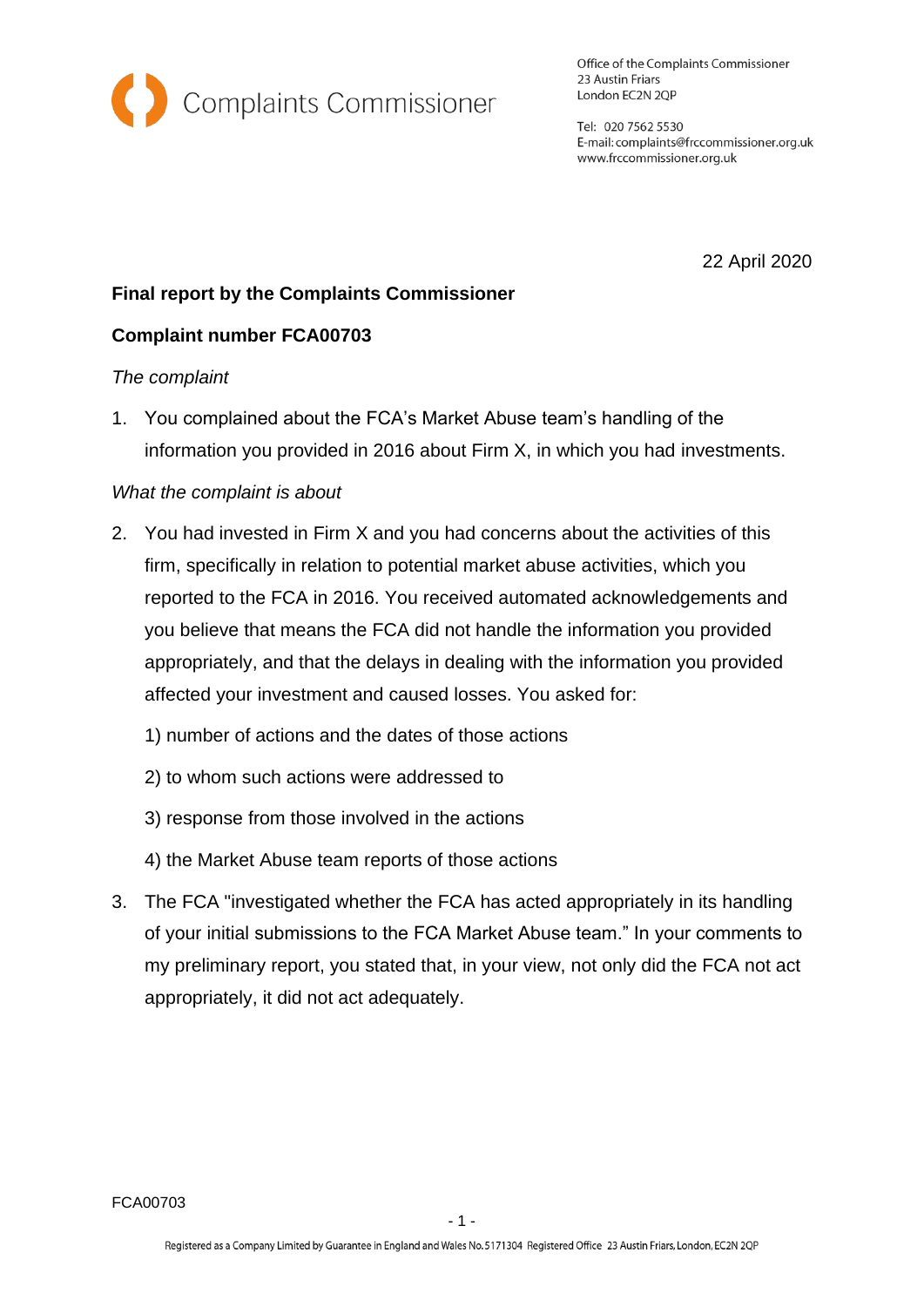### *What the regulator decided*

4. The FCA did not uphold your complaint because it believes your correspondence was handled in line with its published policies and confidentiality restrictions.

### *Why you are unhappy with the regulator's decision*

5. You believe that the FCA should have told you that it was not investigating your concerns or at least should have informed you that it had no comment, but "instead I was led to believe that a 'sensitive investigation' was in being".

### *My analysis*

- 6. You contacted the FCA in September 2016 through the Supervision Hub, then called the Consumer Contact Centre, and informed it that you had concerns about Firm X. You were advised to send the information to the FCA's Market Abuse Team, which you did on 7 September 2016.
- 7. You contacted the FCA again on 26 September 2019, 7 October 2019, 17 October 2019, 23 October 2019, 24 October 2019, 31 October 2019, 30 December 2019 and 13 January 2020 with further concerns about the same firm.
- 8. You confirmed that you received automatic acknowledgements to your emails. You also state that you took the lack of a negative response from the FCA's Market Abuse Team as confirmation that they were actively investigating your concerns.
- 9. These automated responses explained that your information had been passed on to the appropriate department for review and possible action but that, for confidentiality reasons, it might not be possible to update you about any further work which might be undertaken.
- 10. Furthermore, the same information is confirmed on the Market Abuse Team's webpage, see the following link: [https://www.fca.org.uk/markets/market-abuse.](https://www.fca.org.uk/markets/market-abuse) According to the date stamp on the website, this page was created on 4 May 2016, so it was available at the time you submitted your information to the FCA.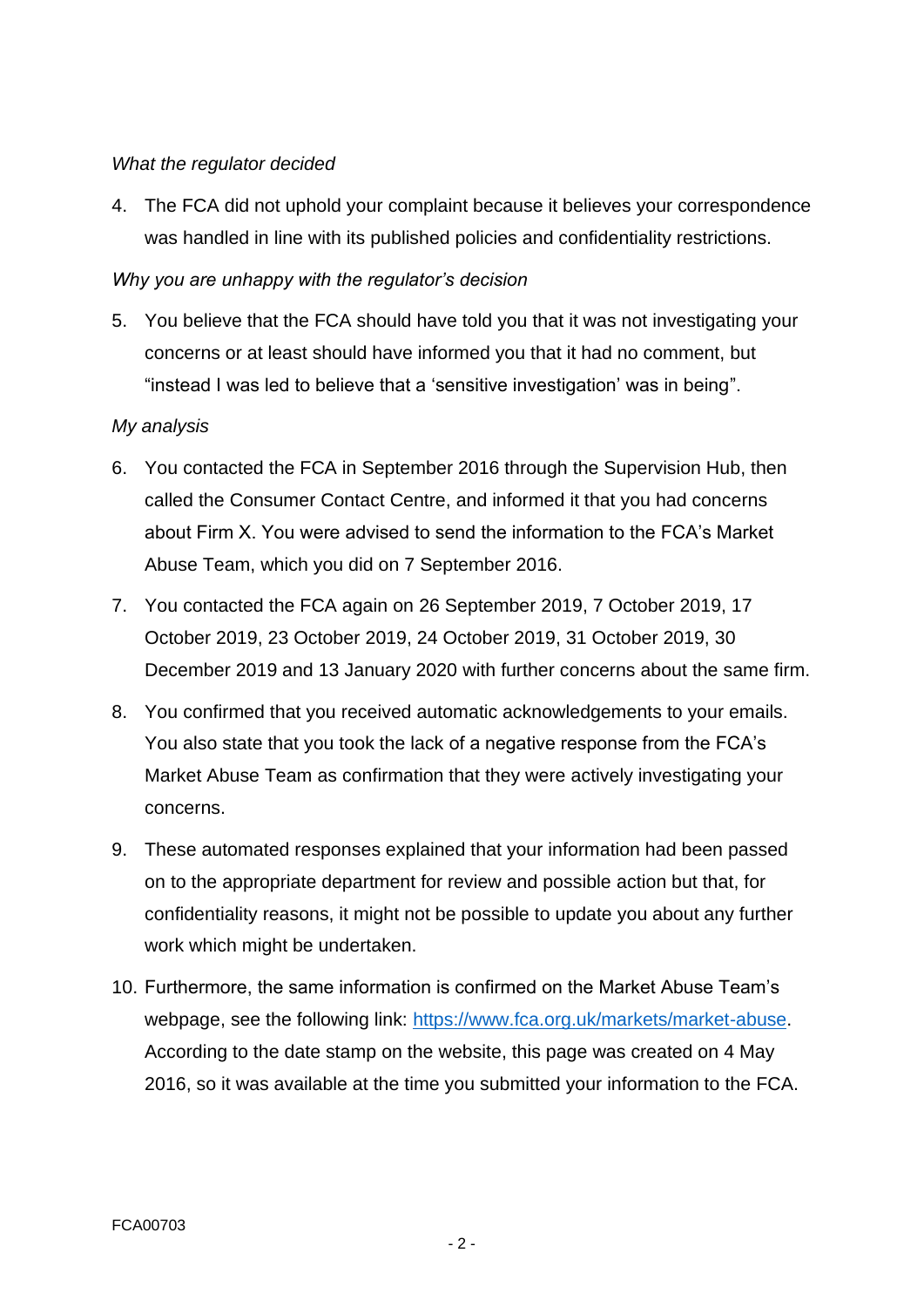- 11. Both the automated email and the website confirm that no updates about what the FCA does with the information provided to it will be given due to confidentiality restrictions.
- 12. You state that in your view you do not fall into the category of persons who would not be given feedback based on the information in the automated email response, because as a nominee investor, you believe you fall into the "firm" category and you should have been given an update about the actions of the Market Abuse Team.
- 13. I do not agree with this analysis. Whilst it is not my role to interpret legislation (that is the role of the courts) you were clearly not contacting the FCA as an authorised firm making a "suspicious transaction and order reporting" regime of the Market Abuse Regulations. If you had been, you would have used the FCA's systems put in place for such reports, not the email address maintained for third parties.
- 14. Furthermore, you were not treated as a whistle-blower nor did you contact the FCA's Whistleblowing Team. You state that as the CCC confirmed to you in a letter dated August 2016 that it would be forwarding your letter to the Market Abuse Team and that you would be contacted directly if it needed further information, in your view you were accepted as a whistleblower by the FCA at that time.
- 15. I do not agree with this conclusion. The wording you refer to is standard wording used by the CCC. Even if you had been treated by the FCA as a whistleblower, that would not have entitled you to detailed feedback about the decisions and actions of the relevant FCA teams.
- 16. The records provided to me by the FCA confirm that the information you provided to the FCA, both in 2016 and during the course of 2019 and early 2020, was considered by the relevant area of the FCA in accordance with its procedures. In my view, the FCA did not act unreasonably in the way it treated the information it received from you.
- 17. I do not consider that the information on the FCA's website or the contents of the automated emails you received implied that the absence of a response or at least a "no comment" should have led you to believe that an investigation was